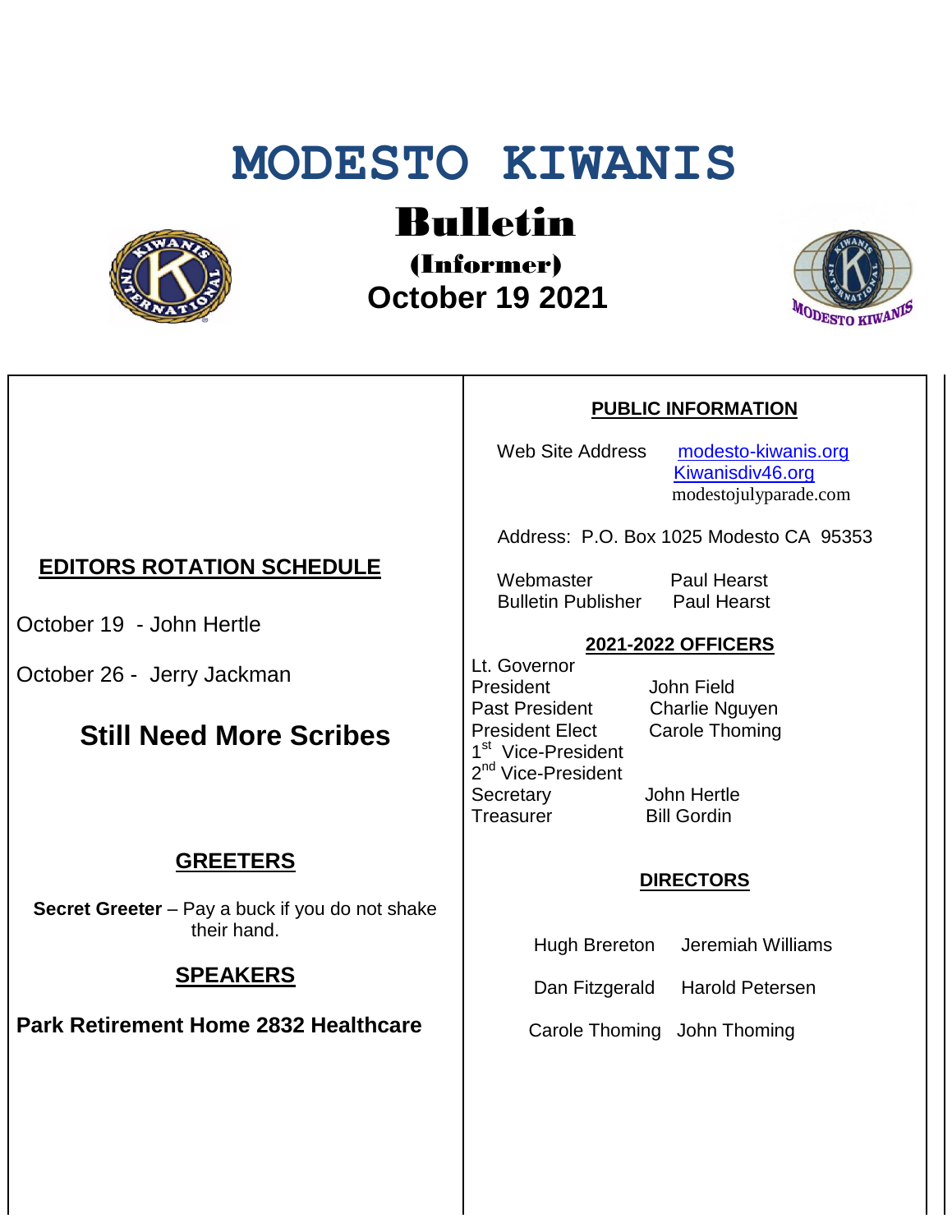Our Special Meeting today was arranged by Former and Honorary Member **Jerry Short**  $\omega$ The Park at Modesto 2832 Healthcare Way Modesto CA (Across from Kaiser Hospital)

Call to Order By **President John Field** 12:05

Pledge was led by **Past Prez Charlie** Patriotic Song by **Don A** Invocation by **Prez John**

Lunch was served and Jerry Short introduced Collette and Jennifer of The Park

The Park is a 2 year old, 131 unit, 55+ residential facility.

Currently @ 70% occupancy of Studios, 1 bedroom and 2 bedroom units. The owner are a  $2^{nd}$  &  $3^{rd}$  generation family, started in 1958 and have expanded to 36 facilities in 8 states. A  $37<sup>th</sup>$  facility will open in Elk Grove in December 2021.

The Park offers:

Theater, Gym (trainer 2x per week), In unit Laundry, full kitchens, all utilities including internet, housekeeping, pool, A restaurant open Monday – Friday for Breakfast and Dinner, a Bistro open 7 days a week. Health caregivers may come in even though they are not an assisted care facility, residents may bring their own professionals in.

Residents are offered field trips, Most recent Hilmar Cheese and Sciabica Olive

There are many clubs within the facility (poker Club, Book Clubs, gossip club (**Jerry** is Chair), swimming club , general info meetings and/or entertainment. ADH Compliant Oldest Resident 100, (still drives his sports car)

Youngest 61

"Ladies & Gentleman serving Ladies & Gentleman"